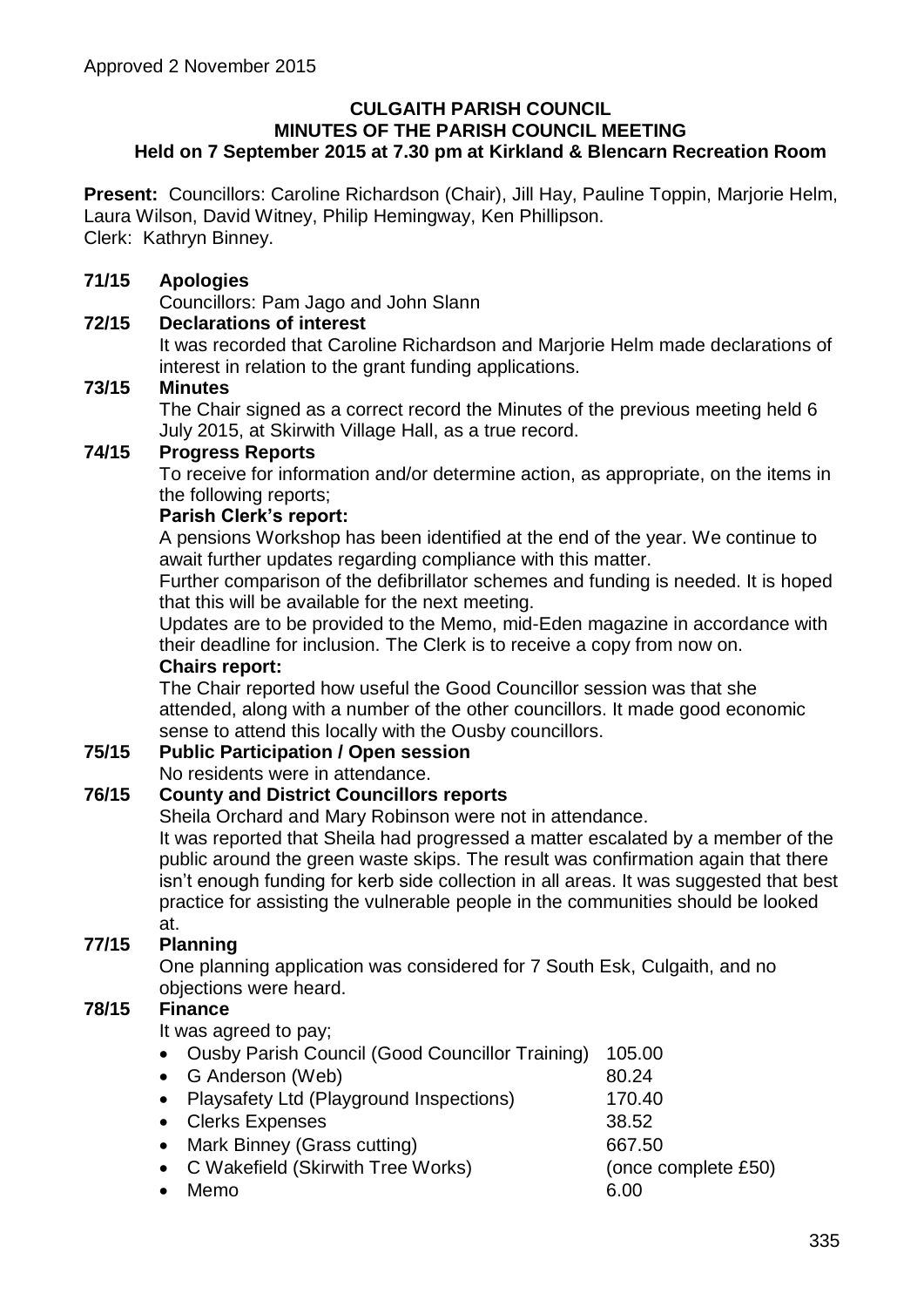• Kirkland & Blencarn Recreation Room (room hire) 10.00

To receive and note the bank reconciliation statement

- o Total cash and investments at 25 August 2015 £14946.28
- o A transfer request to the PC current account of £2500 from the NSI savings account was agreed to cover unpresented grant cheques and the latest expenses.

To consider the Budget Comparison Report

- o It was noted that the CALC subs were nearly £40 more expensive than last year.
- $\circ$  It is expected that the room hire will be less than budgeted as no hire has been made for Clerk meetings.
- o Training funding was budgeted to allow the Clerks CiLCA training. Enrolment is to be carried out shortly.

Compliance with Audit process for 2014/15

o A copy of the submission is to be resent with original signatures as it appears to have gone missing.

Further consideration was given to an application from Kirkland & Blencarn Recreation Room, for grant support. It was agreed to give them £200. It was also agreed to support the Memo, mid-Eden Magazine with £65 sponsorship.

# **79/15 Schedule of Correspondence, Notices and Publications**

Councillors reported that they were happier with the circulation of the emails now they are done indicating priority messages and those just of interest.

We have been asked to print and put posters up by EDC – but given the high colour content we asked if it was possible to have in hard copy. Printer ink usage was reported to be high by the Clerk. One black ink jet cartridge was nearly used in the production of the meeting documentation. It was agreed all did find it useful to have the hard copies. The Clerk is to look at the projected costs and compare the options available to the Parish Council.

Several commercial flyers / magazines were received and made available to the councillors if they wished to read them.

# **80/15 Review system of internal control**

The current systems were reviewed. Section B to be amended to show the correct tender date of 2015 for the grass cutting contract.

It was agreed that the Minute circulation should be within 14 days of the meeting the draft should be approved by the chair and circulated to the other councillors via email. It was agreed that Draft minutes should go on the website – clearly annotated as 'Draft, for approval at the next meeting'.

# **81/15 Training**

A detailed list of training opportunities had been circulated prior to the meeting and can be found on - [http://www.calc.org.uk](http://www.calc.org.uk/) . Bookings are to go through the Clerk. It was agreed the the Chair and Clerk would be attending Local Council Finance on 10.9.15. The Clerk is to enrol and undertake the CiLCA training now as planned.

#### **82/15 Councillor Matters**

It was heard that the footpaths at Skirwith were badly overgrown between cuts. The councillors agreed to meet with the contractor at the site to discuss options. POST MEETING NOTE; this meeting will take place Saturday 12 September